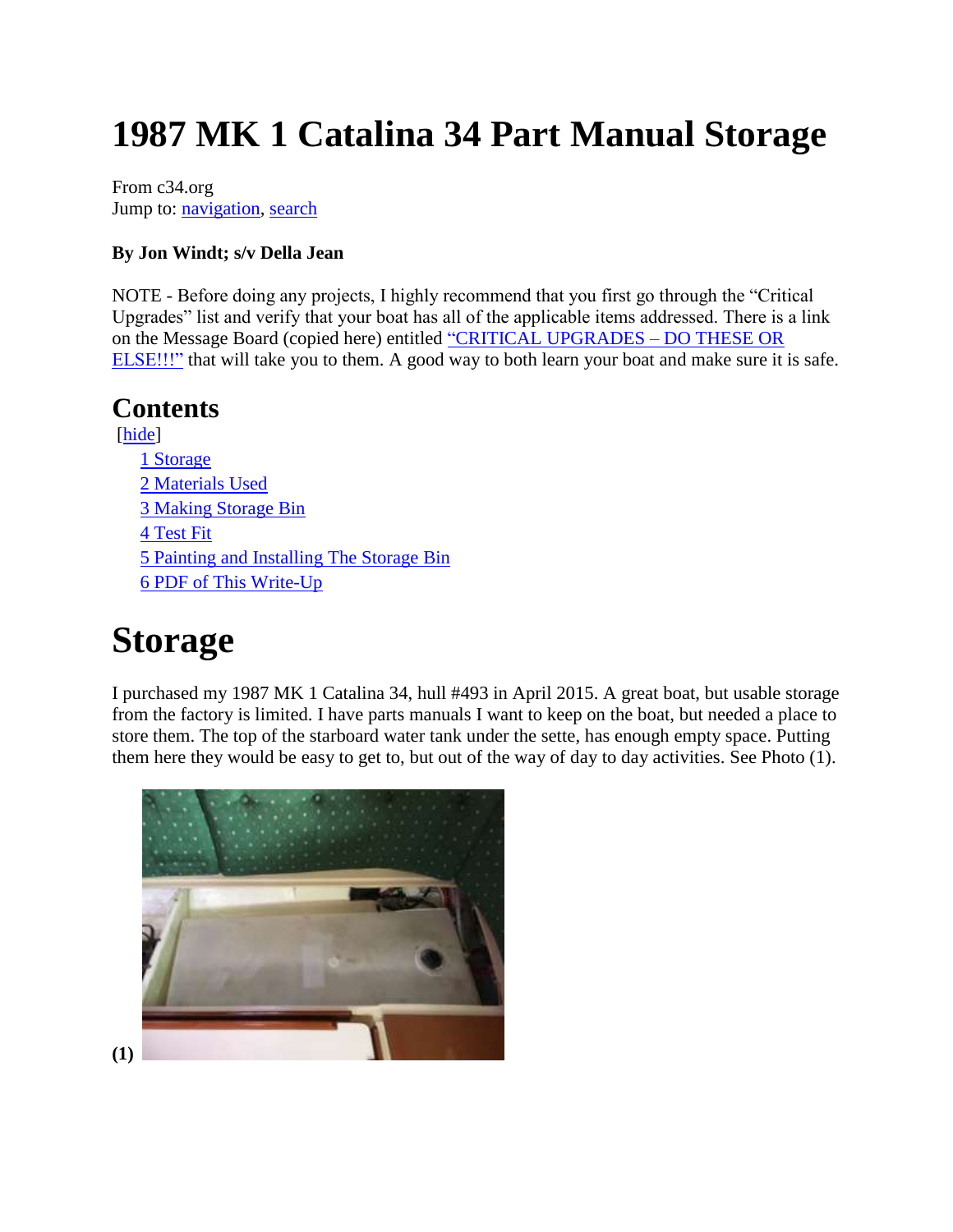# **Materials Used**

1/4" Plywood sanded both sides,  $16 \frac{1}{2}$ " x 4  $\frac{1}{2}$ ". 1x5" Pine boards. 8 x #6 x 2" long SST flat head screws.  $2 \times 46 \times 1$  1/4" long SST flat head screws. 2 x #6 x 1" long SST flat head screws. 25 x #6 x 3/4" long SST flat head screws.  $2 \times 410-24 \times 1\frac{1}{2}$  long Truss head SST screws. 2 x #10-24 Nyloc SST nuts. 2 x #10 SST Flat Washers. White KILZ primer sealant paint. White Interior/Exterior Semi-Gloss paint.

# **Making the Storage Bin**

The length and width dimension of the storage are 34" length x 18" wide. The depth varies from 3  $\frac{1}{2}$ " on the inboard side to 3" on the outboard side to maximize storage but still fit under the lip for the lid. The small section will be for the paper charts, and is 3 1/16" wide. The sides and paper chart partition are made from 1x5" pine boards. The bottom is made from the1/4" plywood.

In Photo (2) of the inboard edge of the storage bin where you can see two notches, a shaped recess area, and a jog. The notches are to give clearance to the screws holding the Teak trim the table rests in when lowered into a double berth. The shaped recess area is to give clearance to uneven surfaces in the fiberglass, and the jog is to step around the battery compartment. A lot more creative sanding and shaping than I originally thought.



**(2)**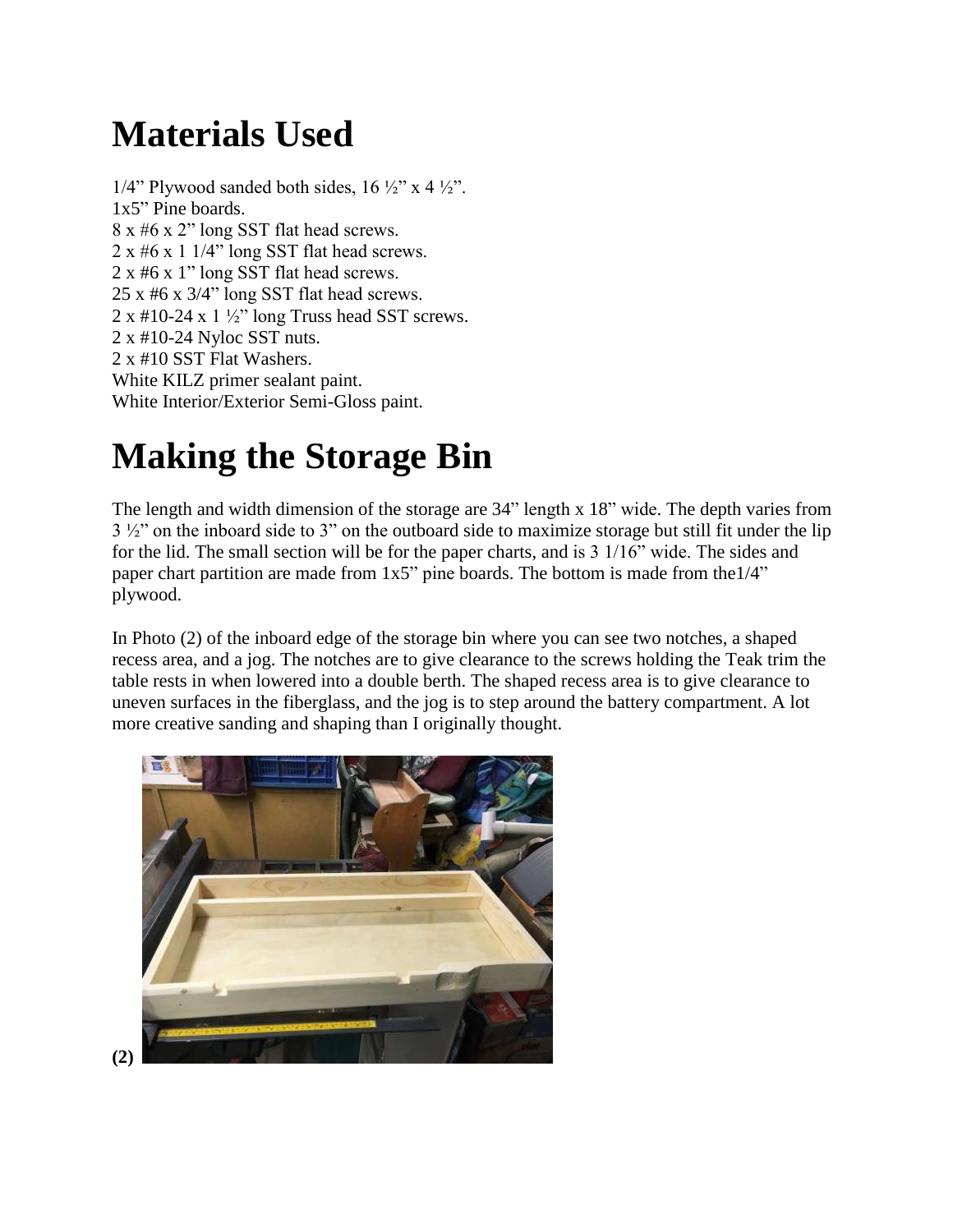Photos (3), (4), and (5) show the different views of the unpainted storage bin.

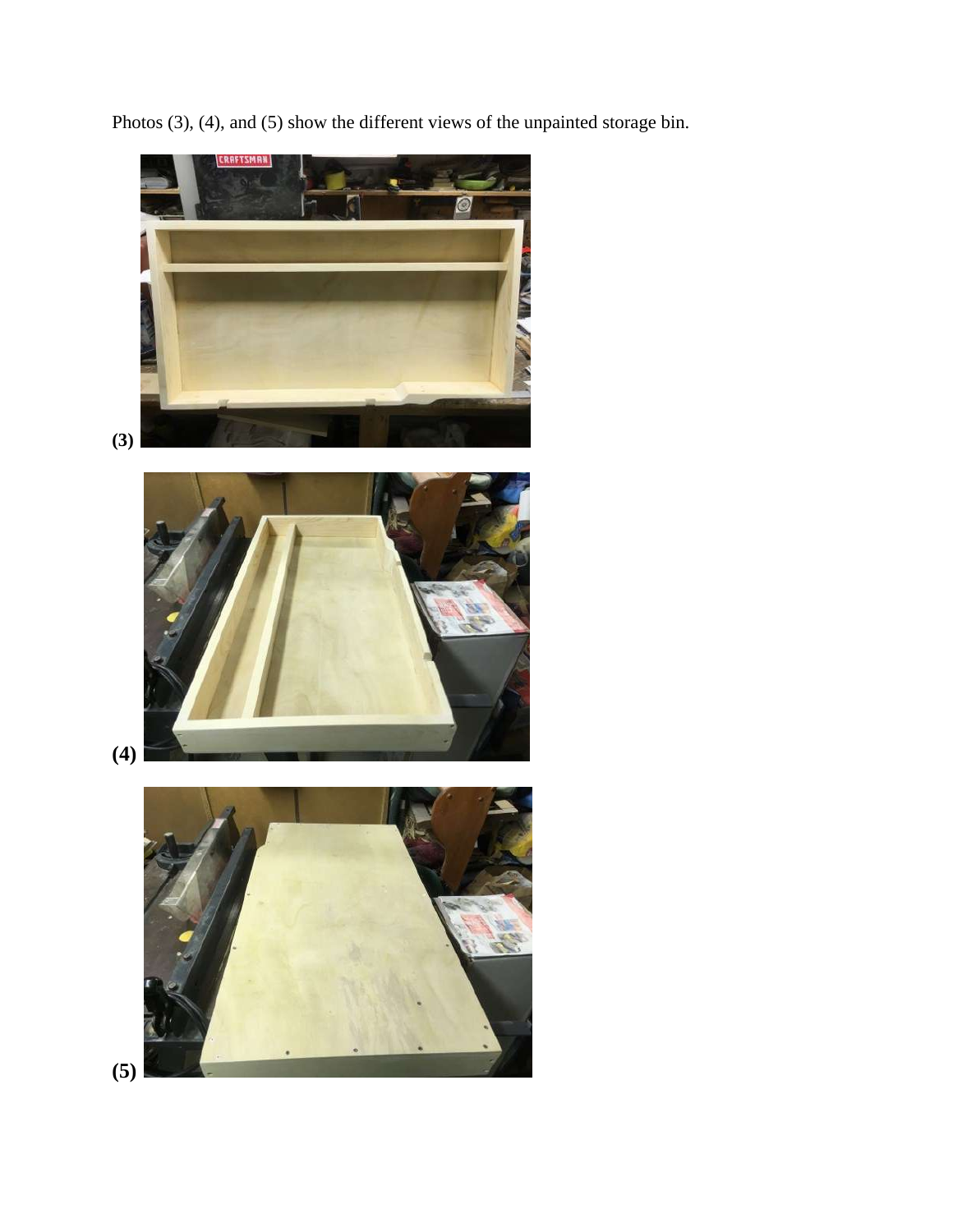# **Test Fit**

Mounting the storage shelf was straight forward. To avoid chafe wearing a hole in the top of the water tank over time, I put a gray foam pad between the tank and the storage bin. See Photo (6)



Photo (7) shows the storage bin installed on top of the foam pad and water tank. The top surface of the storage bin is below the recessed lip the cover for the water tank access lid rests on. The black circle on the right of the storage bin is the access plug into the water tank.

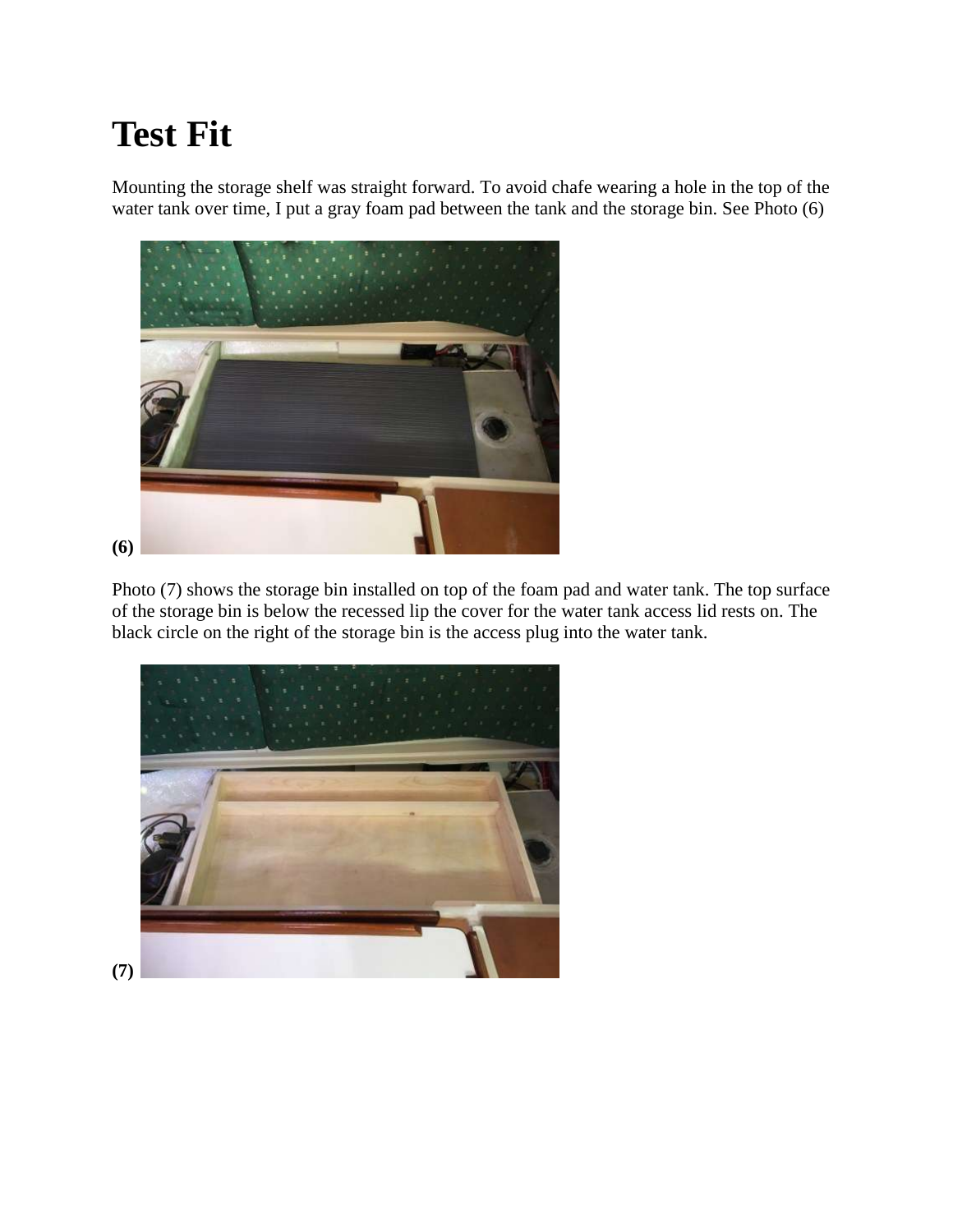# **Painting and Installing The Storage Bin**

With the test fit complete and adjustments made, I applied a coat of Kilz brand white primer. See Photo (8).



Photo (9) shows the final assembly painted with interior/exterior semi gloss enamel paint and installed on top of the water tank with the foam pad in between the tank and the storage bin. The storage bin is fastened to the boat using two #10-24 x 1 ½ long Truss head SST screws, washers and Nyloc nuts through the sette's vertical bulkhead just below the Teak trim.

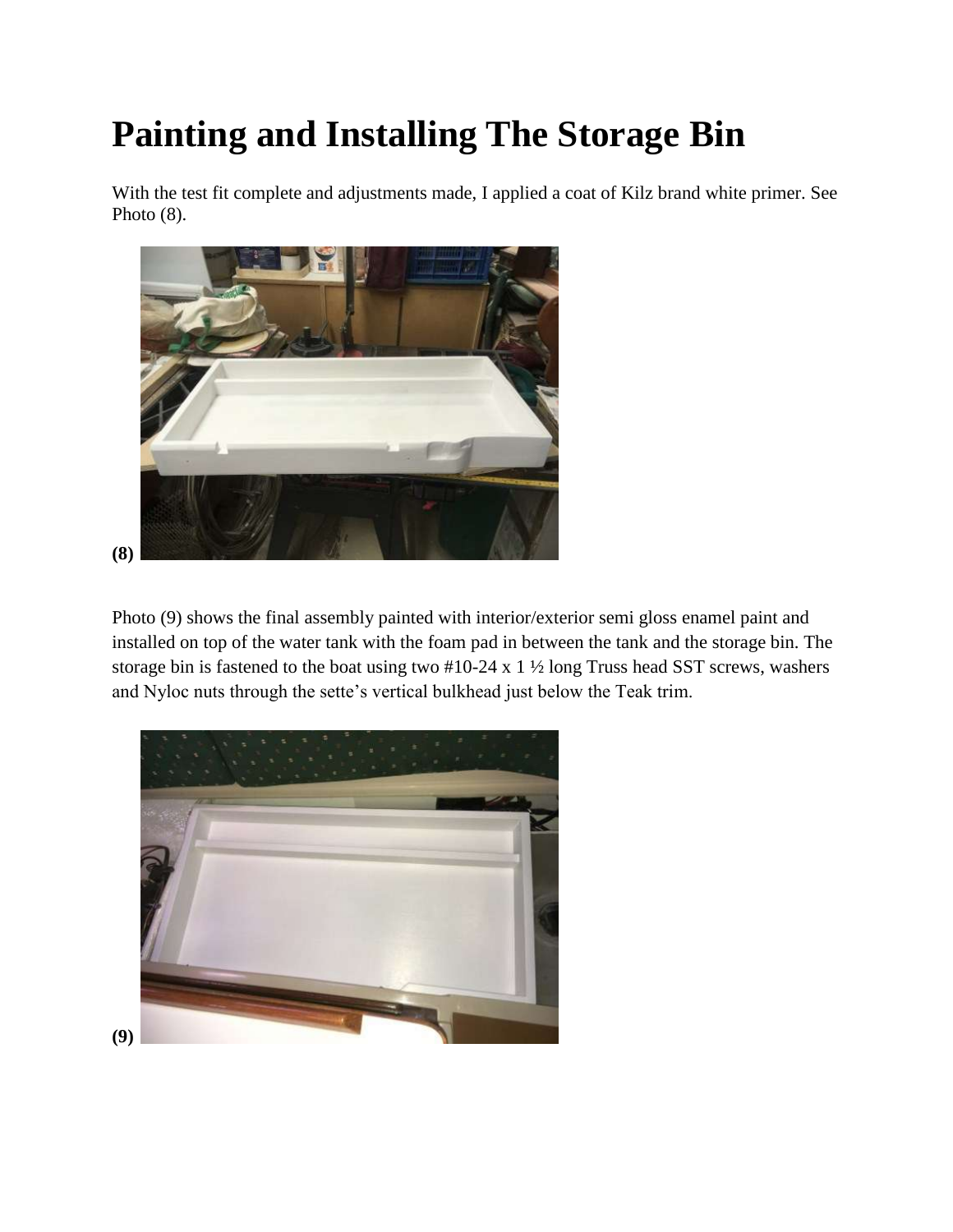Photo (10) shows the final assembly filled with one large and one standard size 3 ring notebook, two clear 8 ½ x 11" folders full of more parts manuals, and an extension cable for my ICOM CommandMic. In the gap under the back cushion and between the new storage bin and the liner of the sette, you can see one black box and two blue boxes mounted to a vertical piece of wood. The black box is the Digital Echo charger for my reserve battery, and the two blue boxes are the Victron Energy MPPT charge controllers for the two solar panels I just added in 2020.



Photo (11) shows another view of the final assembly. The fridge compressor installed before I purchased the boat is in the foreground.



**(11)**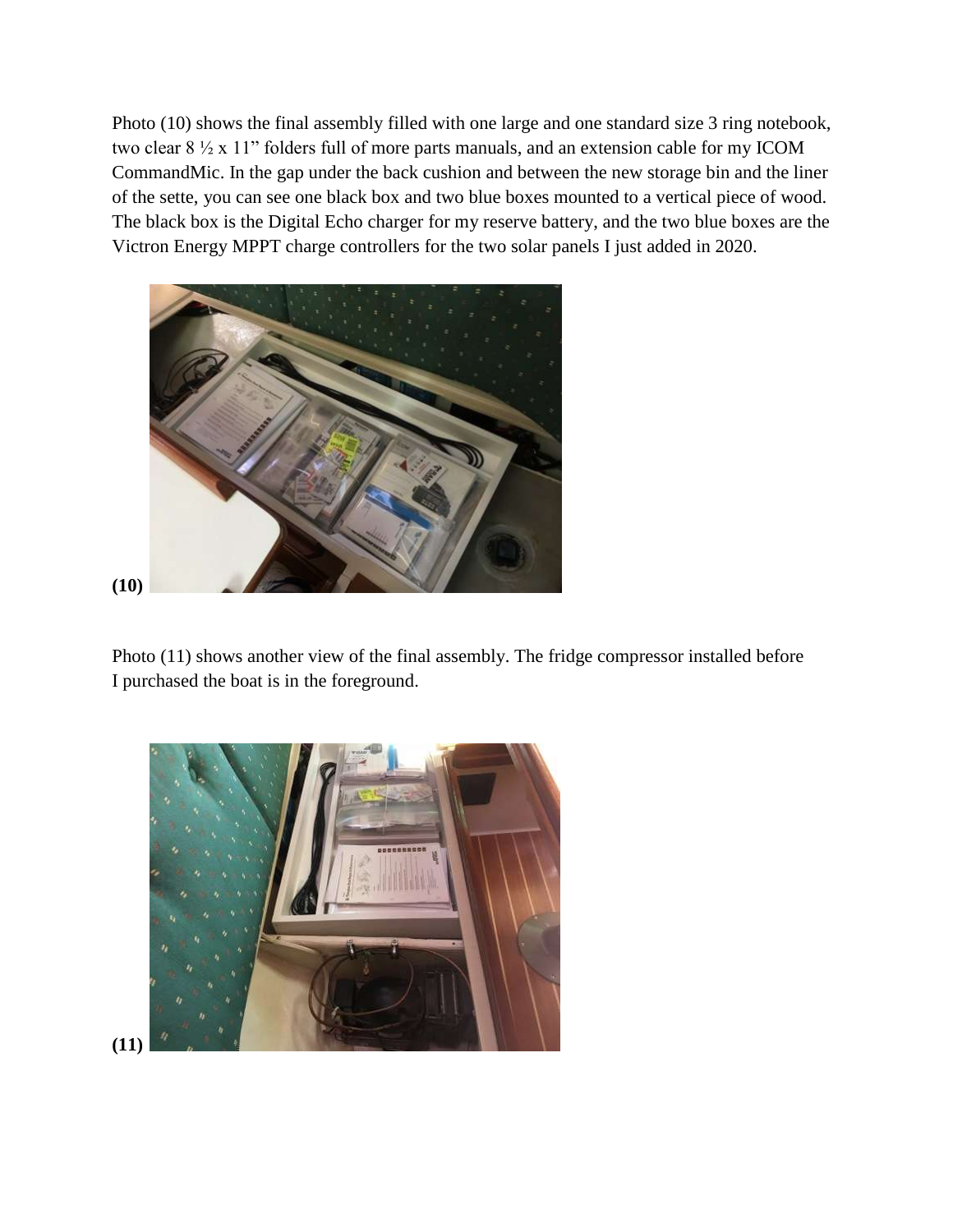When I do routine system checks, I check that the lights are on so it's important that they continue to be visible without moving or removing anything. In Photo (12) you can see that the green status light of the Digital Echo Charger is visible above the top edge of the storage bin with the storage bin fastened in place. The two Victron MPPT Charge Controllers are also visible to the left of the Echo Charger.



**(12)**

In Photo (13) you can see that the blue status light of the Victron Energy MPPT Charge Controllers are visible above the top edge of the storage bin with the storage bin fastened in place. They are blinking lights so only one light was captured when I took the photo.